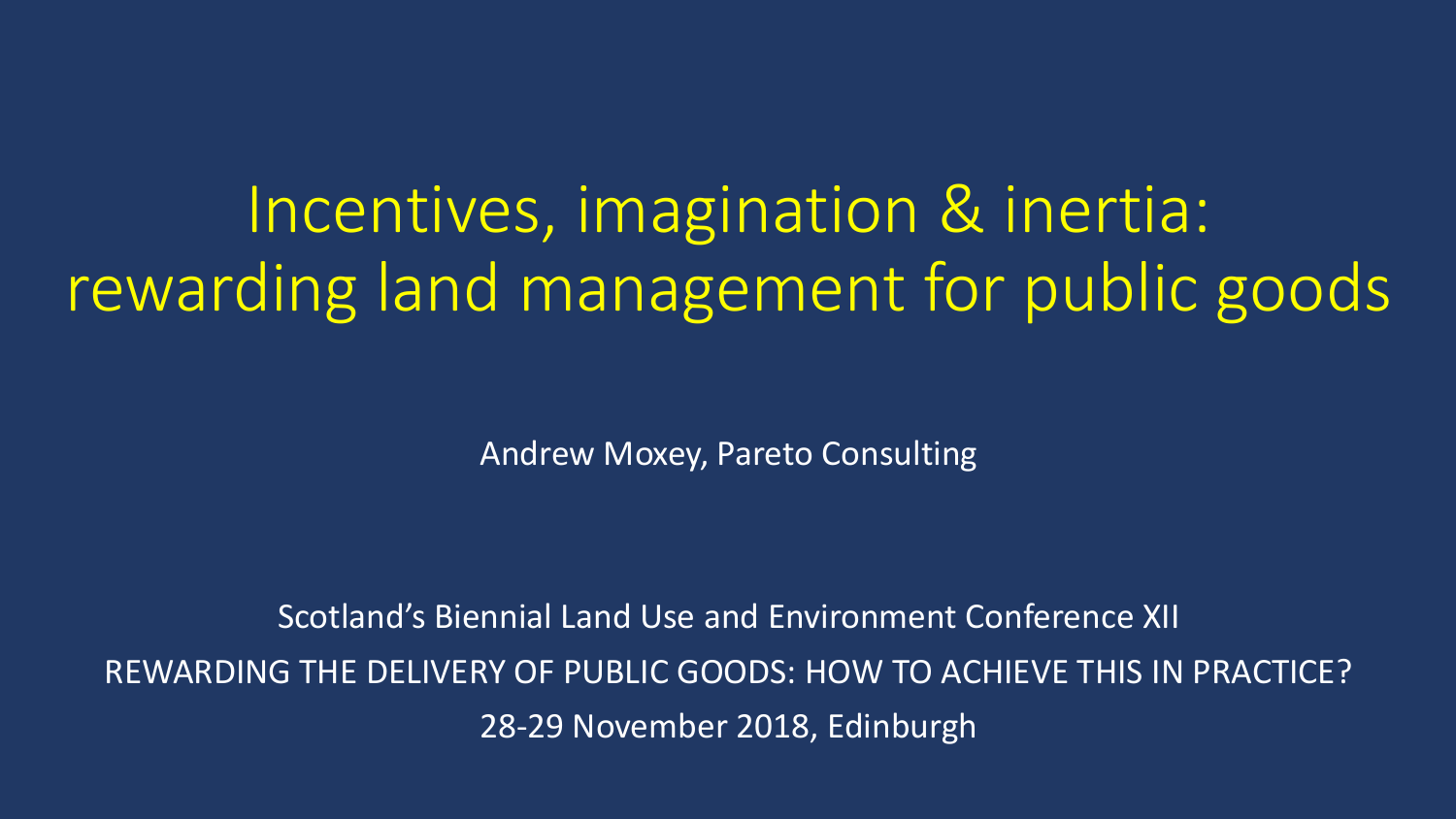"The stone age did not end because We ran out of stones" (Yamani)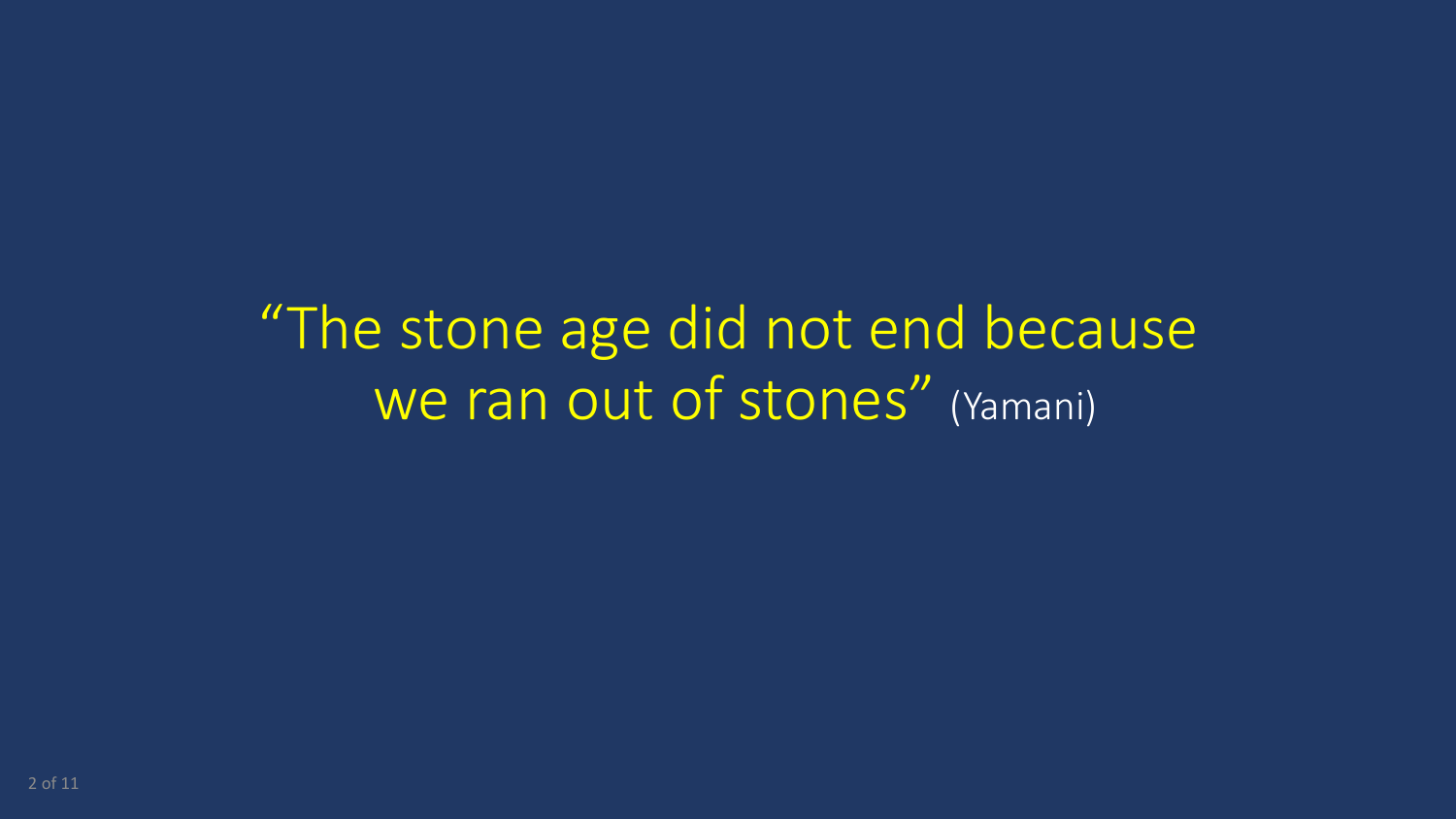# The policy "problem"

- Range of ecosystem services associated with land and its management
- Full spectrum between pure private goods and pure public goods
- Public goods under-provided by markets
- How to secure greater provision?
- And meet other objectives and constraints?

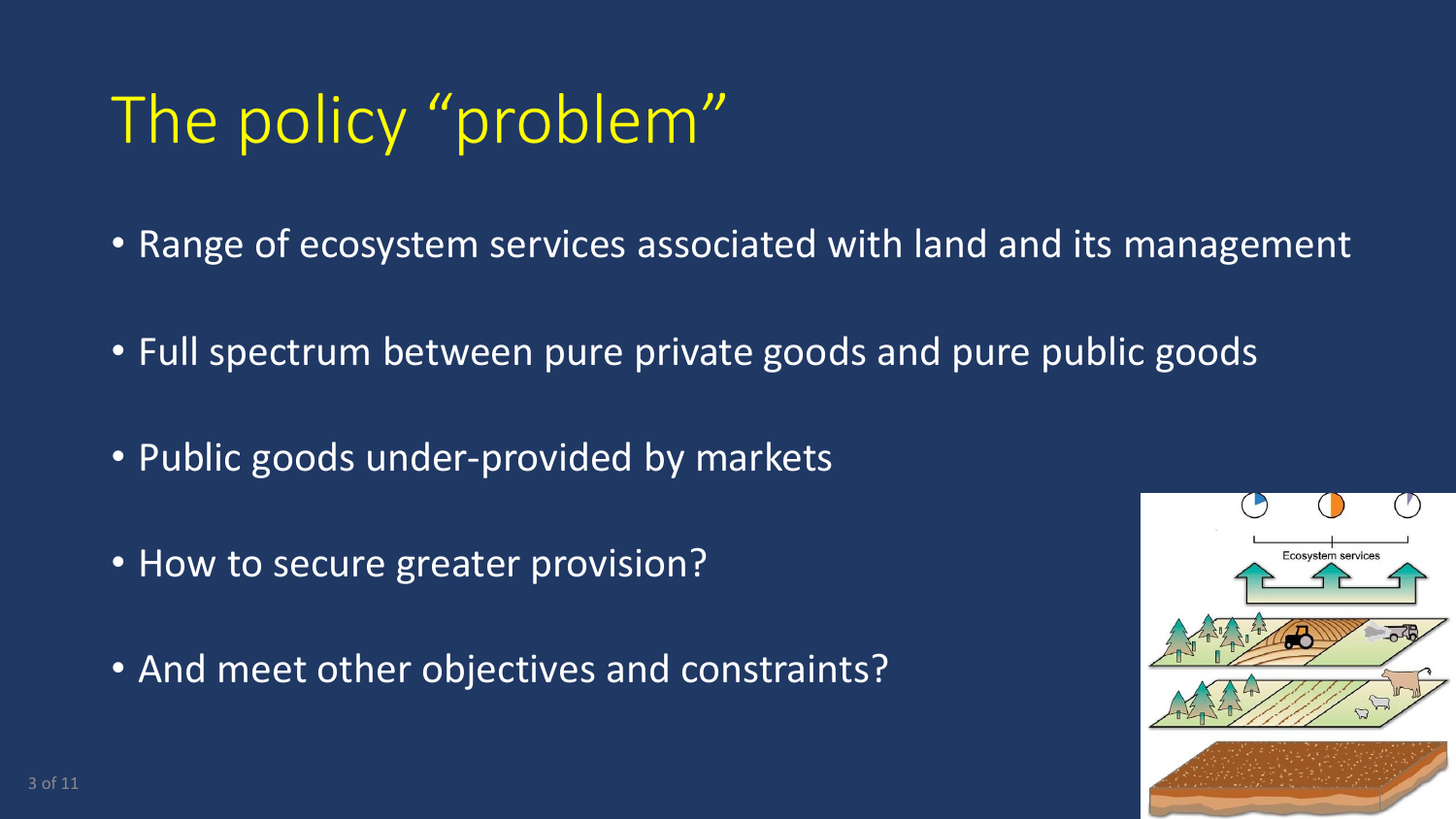#### Property rights: "Polluter pays" vs. "Provider gets"



#### *NB. state ownership and management as alternative?*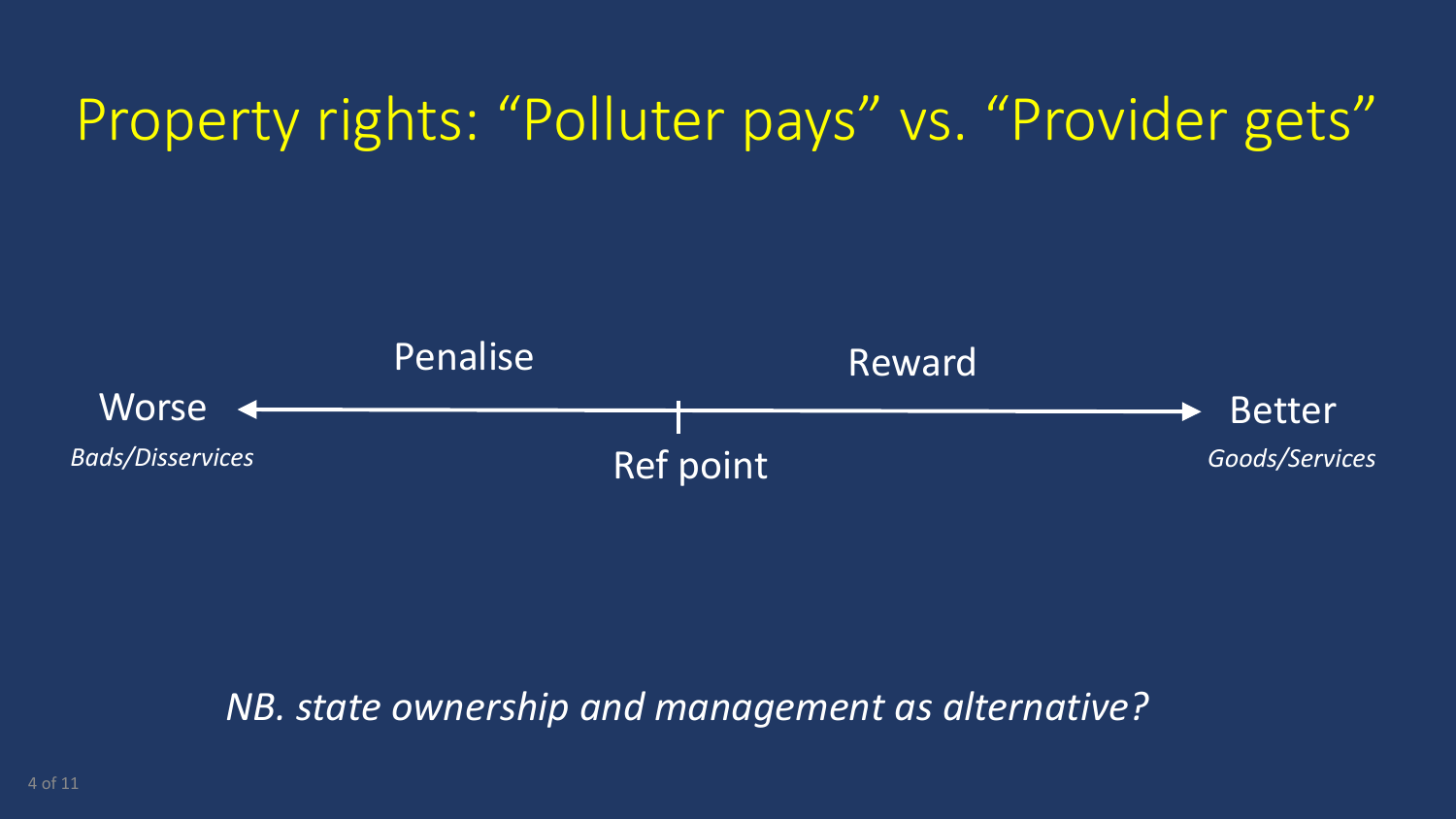# Private funding of public goods

• Valorisation



• Visitor payback



**Donate** 

*Governance and transaction cost challenges*

• Club goods



• Payments for Ecosystem Services



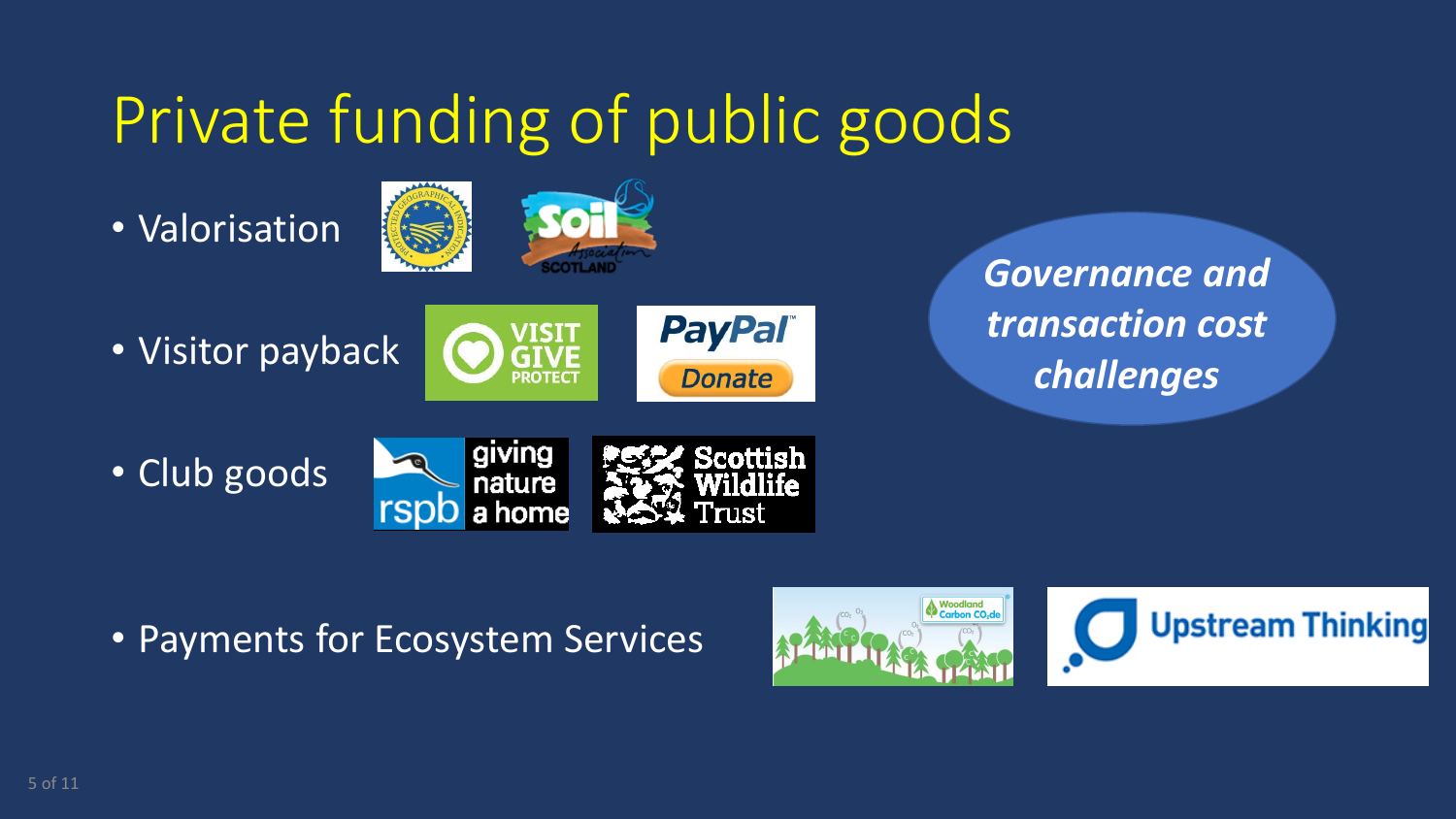# Public money for public goods

- Current CAP Pillar I & II measures
- Variable effectiveness…



- Complexity, heterogeneity, information asymmetry…
- Scope for better flexibility and targeting



• Assumption that improved agri-env schemes are way forward, but…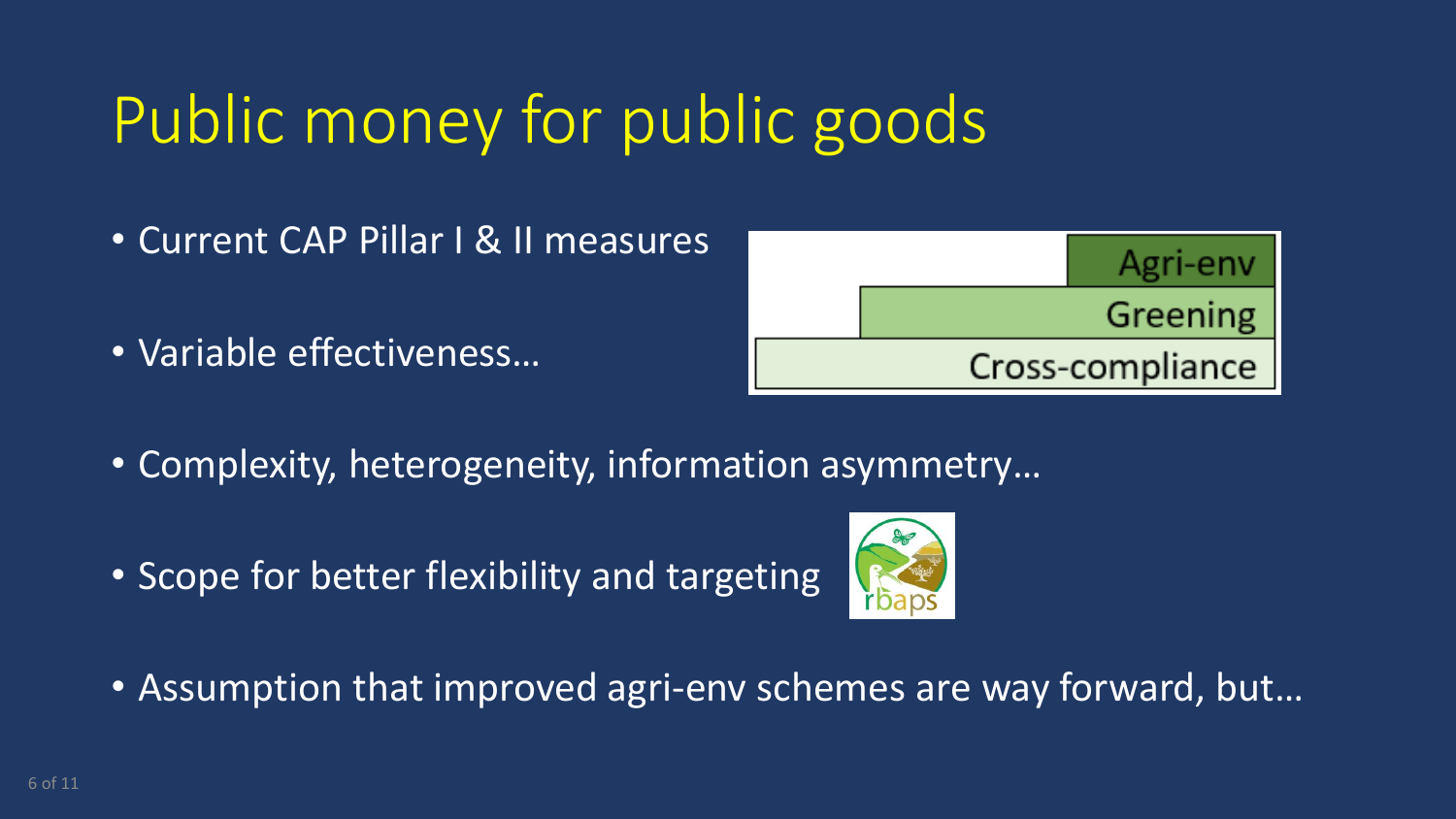## Agri-env payments



- WTO AoA limits payments to cover costs incurred or loss of income
- Where's the private incentive?
- What if there is no farm income to forgo?
- How to define costs incurred under PBR approach?
- How to handle uncertainty, heterogeneity & information asymmetries?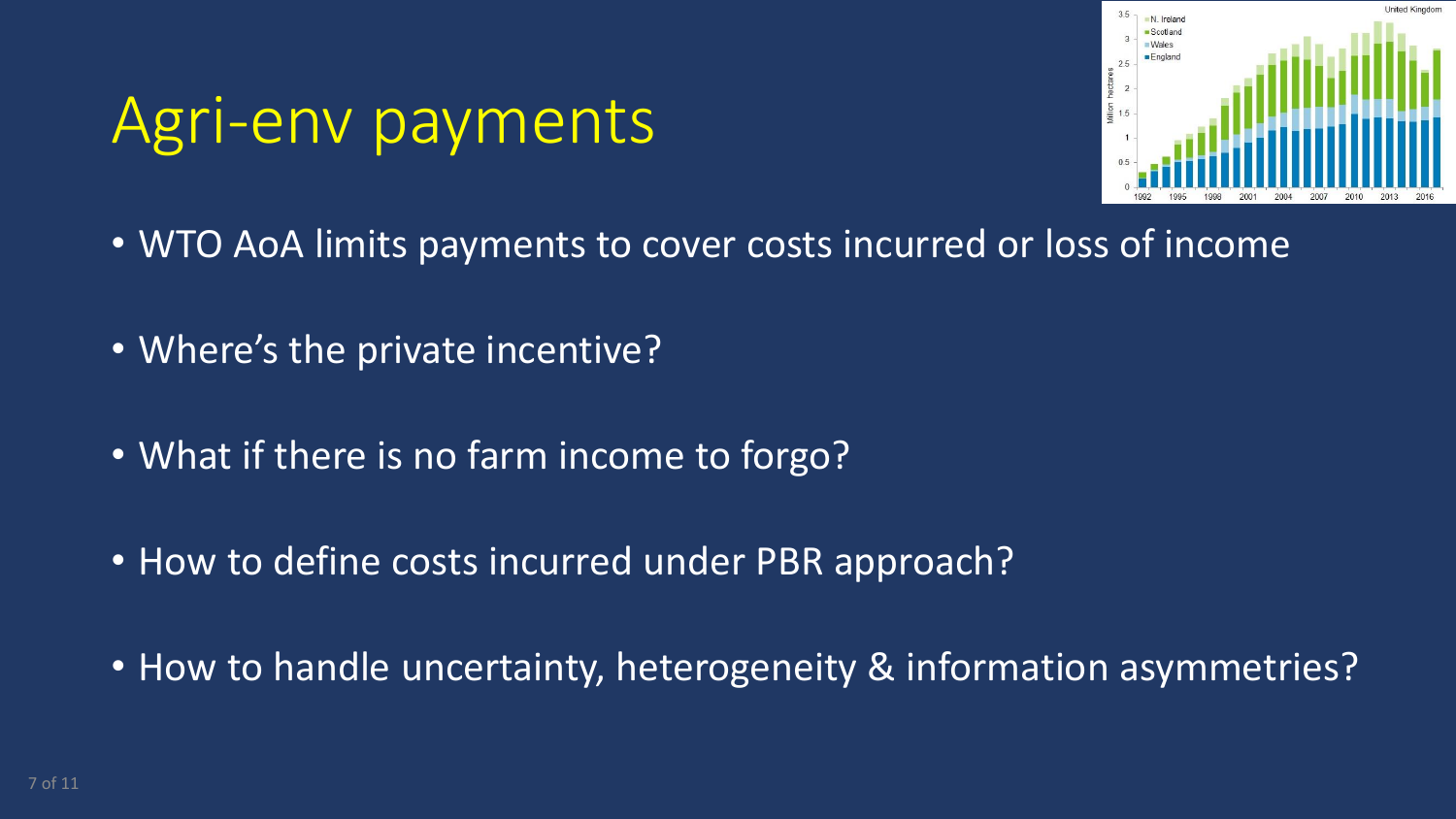### Need to be creative

- Widen definition of costs? (e.g. full farm costs)
- Widen definition of income forgone? (e.g. off-farm wages)
- Use auctions rather than fixed payment rates?
- Expect 3<sup>rd</sup>-party challenges if joint with significant commodity production
- Combine with other support instruments (admin advantages too)?

**May 2011** 

Alternative payment approaches for noneconomic farming systems delivering environmental public goods

Barnes A.P., Schwarz G., Keenleyside C., Thomson S., Waterhouse T., Polokova J., Stewart S., McCracken D.



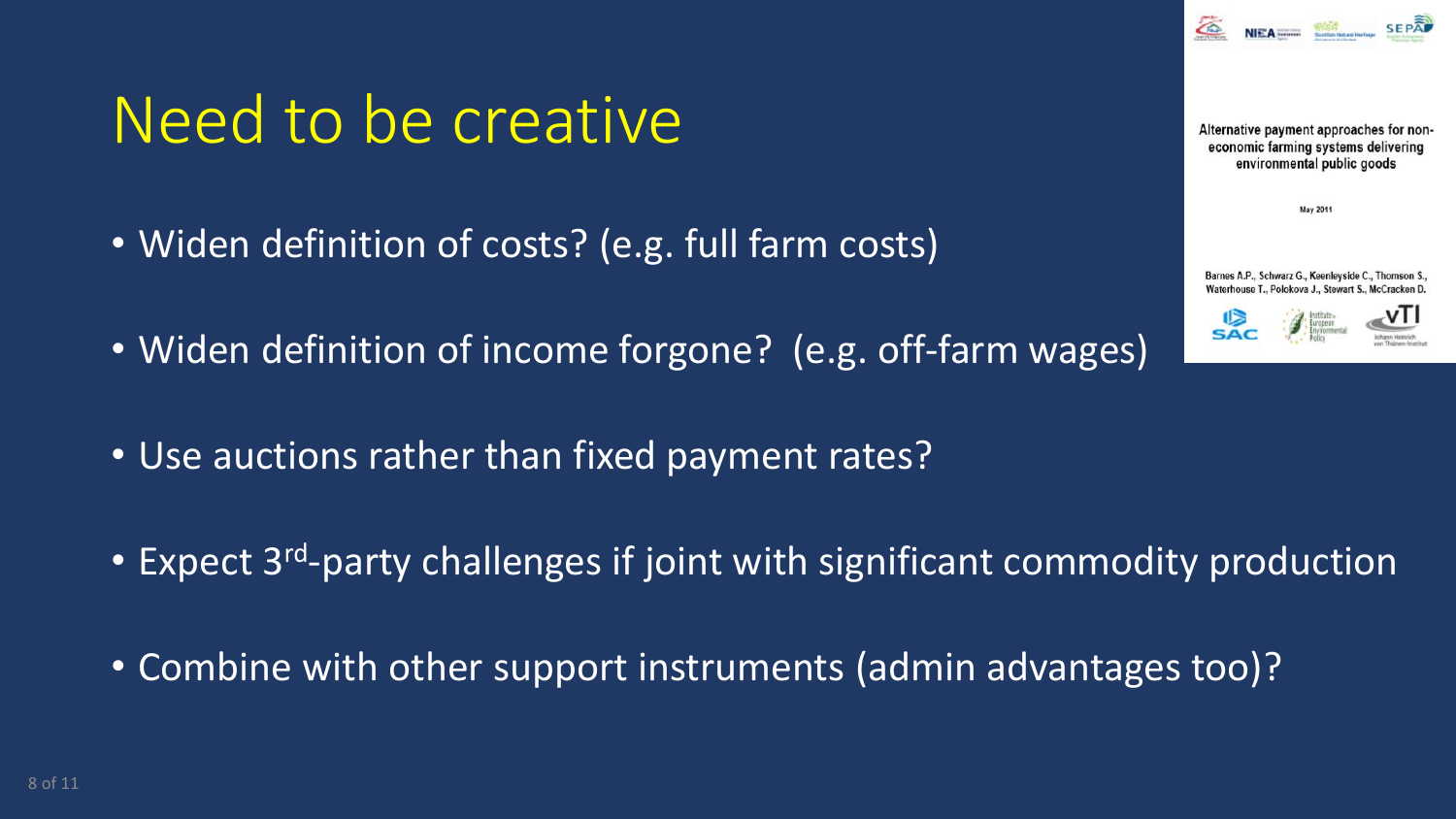## WTO AoA box issues



| Amber                           | UK ceiling (and internal split) unknown  |
|---------------------------------|------------------------------------------|
| (e.g. headage payments)         | Increased usage not in spirit of AoA     |
| <b>Blue</b>                     | A possibility                            |
| $  (e.g.$ production quotas)    | Would need to decline over time          |
| Green                           | Decoupled payments open to challenge     |
| (e.g. agri-environment schemes) | Constraints on payment rate calculations |

#### *NB. over-riding principle of reducing trade distortions*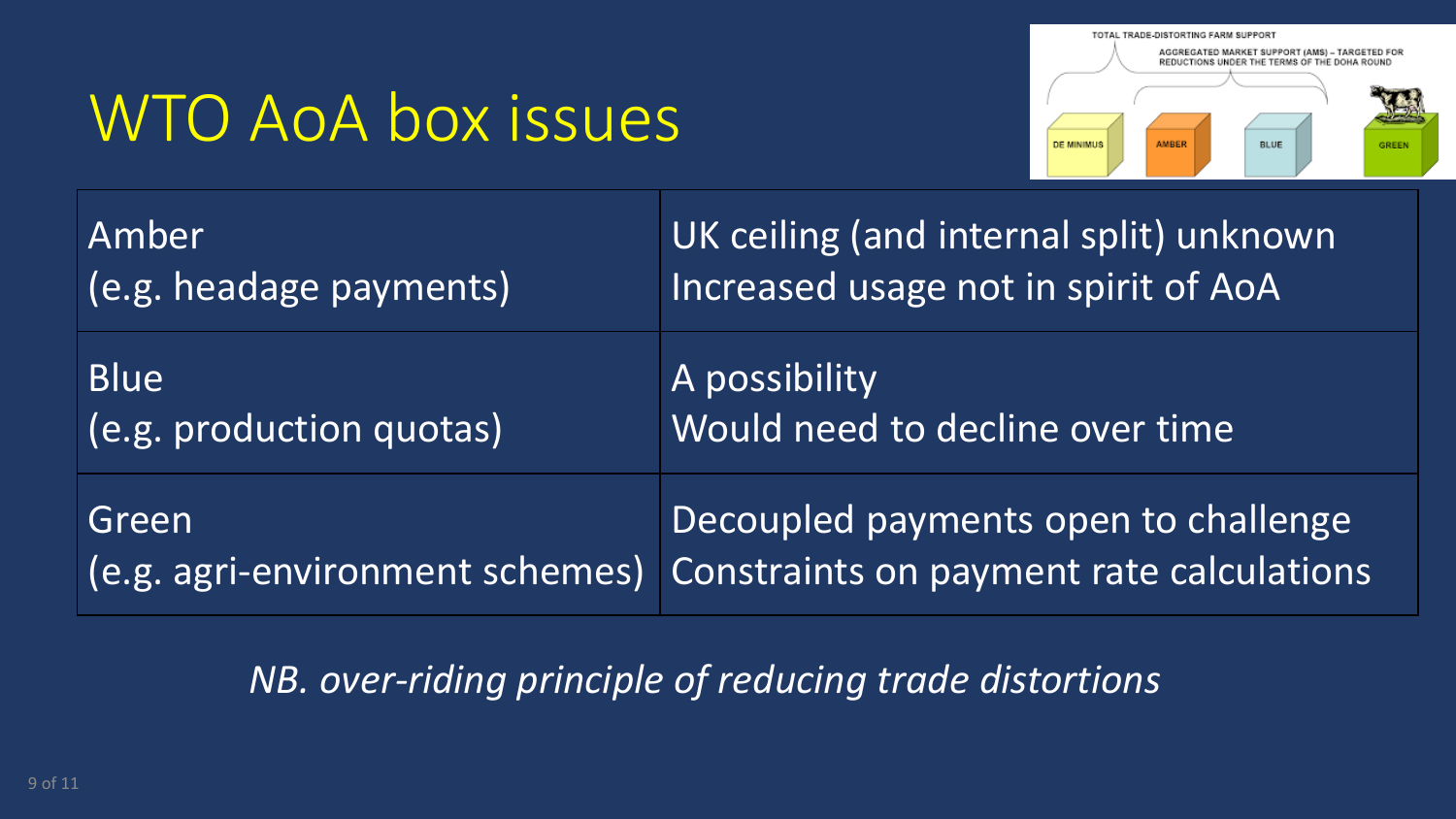#### Other concerns, irrespective of instrument

- Perceived constraints and affordances (e.g. land "abandonment")
- Transitional adjustments: livelihoods, communities & traditions
- Which public goods? How to trade-off/prioritise? Budgets?
- Uniqueness/substitutability? Local monopolies? Land Use Planning?
- Information needs and admin costs? Public accountability?